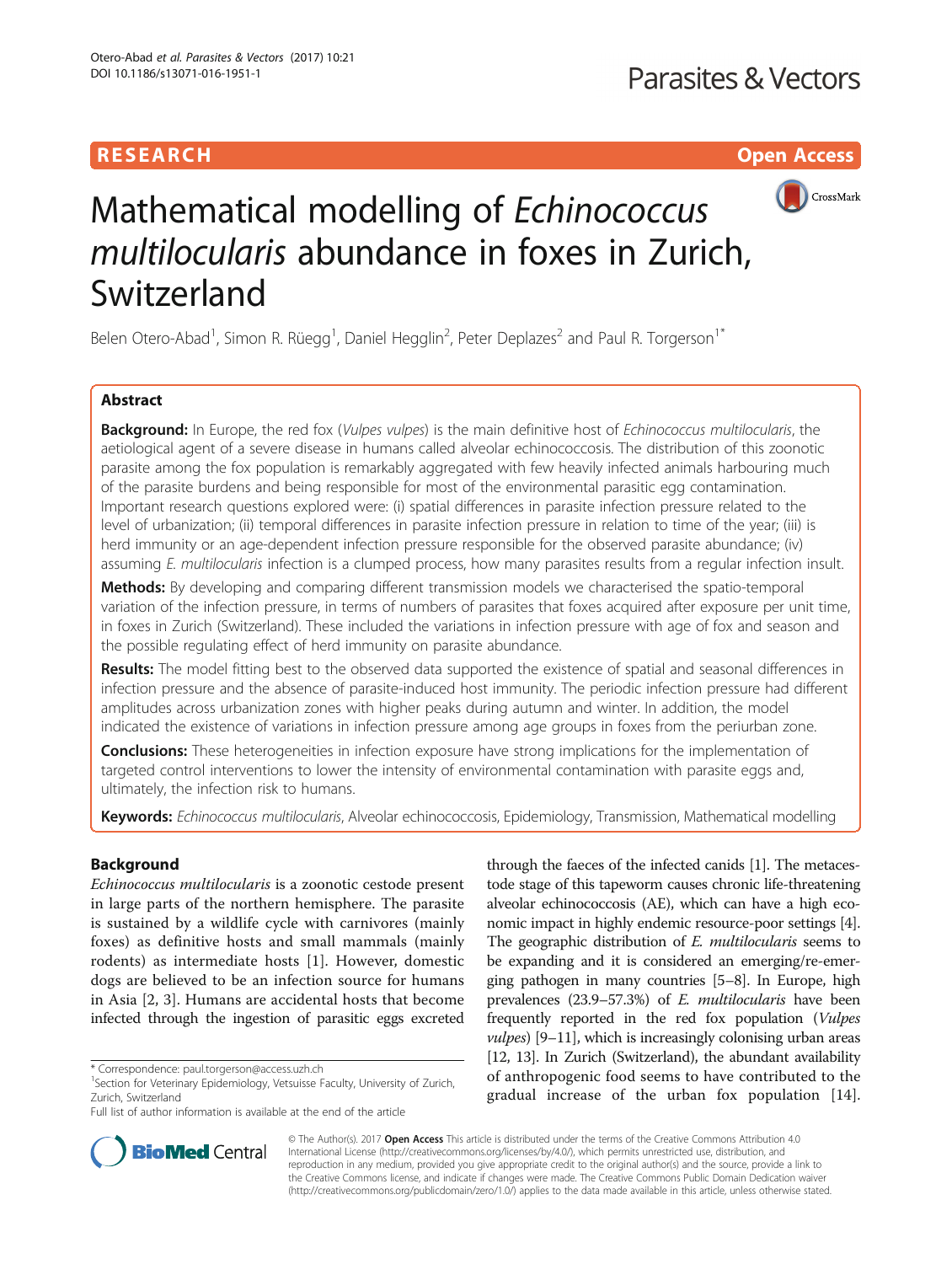Moreover, the establishment of an E. multilocularis transmission cycle in the urban and periphery of Zurich is well documented [[11, 15](#page-10-0)–[17](#page-10-0)] as conditions appear to sustain high densities of foxes that support an active parasite life-cycle. These findings, along with the increasing incidence of human AE [[18](#page-10-0)] have raised public health concerns and the demand to implement disease control strategies [[15, 19\]](#page-10-0).

Variations between individuals in their exposure and susceptibility to parasite infective stages result in the aggregated distribution of parasites within their hosts [[20](#page-10-0)]. The distribution of *E. multilocularis* in foxes is also characteristically aggregated with most animals carrying low numbers of parasites whereas a few harbour thousands of them. The risk of developing human AE depends, among other factors, on the amount of infective eggs found in the environment and their accessibility to humans [\[21\]](#page-10-0). Due to the parasite aggregation, the degree of egg contamination in the environment depends greatly on a few highly infected animals [[11](#page-10-0), [15, 22](#page-10-0)]. However, as eggs can survive in the environment for some time, there may also be some contribution from less heavily infected foxes. Information on prevalence in foxes has been often used to characterize the infection risk for AE as its estimation is more reliable and straightforward than other epidemiological parameters [\[23\]](#page-10-0). However, there is not a clear correspondence between prevalence rates and parasite abundance in the fox population [\[24](#page-10-0)]. Hence, there are major limitations when using prevalence in foxes to describe the epidemiology of E. multilocularis infection [[11](#page-10-0)]. The determination of parasite abundance in animal hosts can provide valuable information to optimize parasite control strategies. For instance, if there is evidence of spatial heterogeneities in E. multilocularis infection pressure, anthelmintic baits can be distributed in areas where superinfected animals are predicted to be in order to reduce more efficiently the environmental contamination of eggs and ultimately, human infection. A key epidemiological parameter to predict parasite abundance in the animal host is the infection pressure. The parasite burden in the definitive host depends on the number of infectious stages encountered per infection insult, meaning the number of viable protoscoleces contained in the hydatid cysts that the intermediate host carries. This study complements the results reported on the force of infection by a study on the mathematical modelling of E. multilocularis infection in foxes in Zurich [[25](#page-10-0)]. There, the force of infection is defined as the number of exposures per unit time regardless of the quantity of parasites to which a fox is exposed [\[25\]](#page-10-0).

The infection pressure cannot be estimated through direct observation; hence, we use mathematical models that allow inference on processes relevant to transmission as well as their quantification, in conjunction with field data. Besides the specific research question we want to address and the identification and incorporation of the epidemiological knowledge available, the selection of an appropriate model will depend on its ability to represent the available field data. The data for the present study consisted of parasite counts found in necropsied foxes collected in three different spatial zones within the municipality of Zurich [[17](#page-10-0)]. Several studies have been carried out on E. multilocularis transmission in foxes in Switzerland providing an extensive prior knowledge for model construction and hypothesis formulation. Previous studies of E. multilocularis in Switzerland have shown that transmission dynamics in animal hosts are influenced by multiple interrelated factors that contribute to its spread [[11](#page-10-0), [17](#page-10-0), [26](#page-10-0)–[28\]](#page-10-0). Decreasing parasite prevalences along with the increasing level of urbanization have been reported in foxes in the two largest cities of Switzerland [[11](#page-10-0), [27, 28](#page-10-0)]. Special attention was brought to the intermediate areas between the rural and urban habitats where the proportion of E. multilocularis coproantigen-positive fox faeces was higher compared to the urban area [\[16\]](#page-10-0). These areas are believed to be heavily contaminated by infective eggs, and thus may represent hot-spots for human infection [\[15\]](#page-10-0). In addition, there is evidence of seasonal variation in parasite abundance in Swiss foxes, which has been found to be related with the age of the host [\[11, 17](#page-10-0), [26](#page-10-0)]. In addition, juvenile foxes of less than one-year-old have frequently been reported bearing higher infection rates and parasite burdens [[11](#page-10-0), [17, 26, 27](#page-10-0), [29\]](#page-10-0). The study quantifying the force of infection in E. multilocularis in foxes in Zurich, defined as the number of fox exposures to parasite infection (insults) per unit time, reported spatial and seasonal variations in incidence of exposure [[25\]](#page-10-0). However, it did not address parasite abundance, which is important for the transmission dynamics. Here, we adapted existing transmission models describing the number of parasites depending on host age [[30, 31\]](#page-10-0) to estimate the spatiotemporal variation of the infection pressure. We aim to address further specific research questions: (i) are there spatial differences in parasite infection pressure related to the level of urbanization; (ii) are there temporal differences in parasite infection pressure in relation to time of the year; (iii) is herd immunity or an age-dependent infection pressure responsible for the observed parasite abundance; (iv) assuming *E. multilocularis* infection is a clumped process, how many parasites results from a regular infection insult.

# Methods

# Study data

The data used for this study was sourced from the necropsies of red foxes collected from January 1996 to April 2000 within the political community of Zurich as part of the Integrated Fox Project and before the implementation of an anthelmintic baiting study [\[11](#page-10-0), [17](#page-10-0)]. The age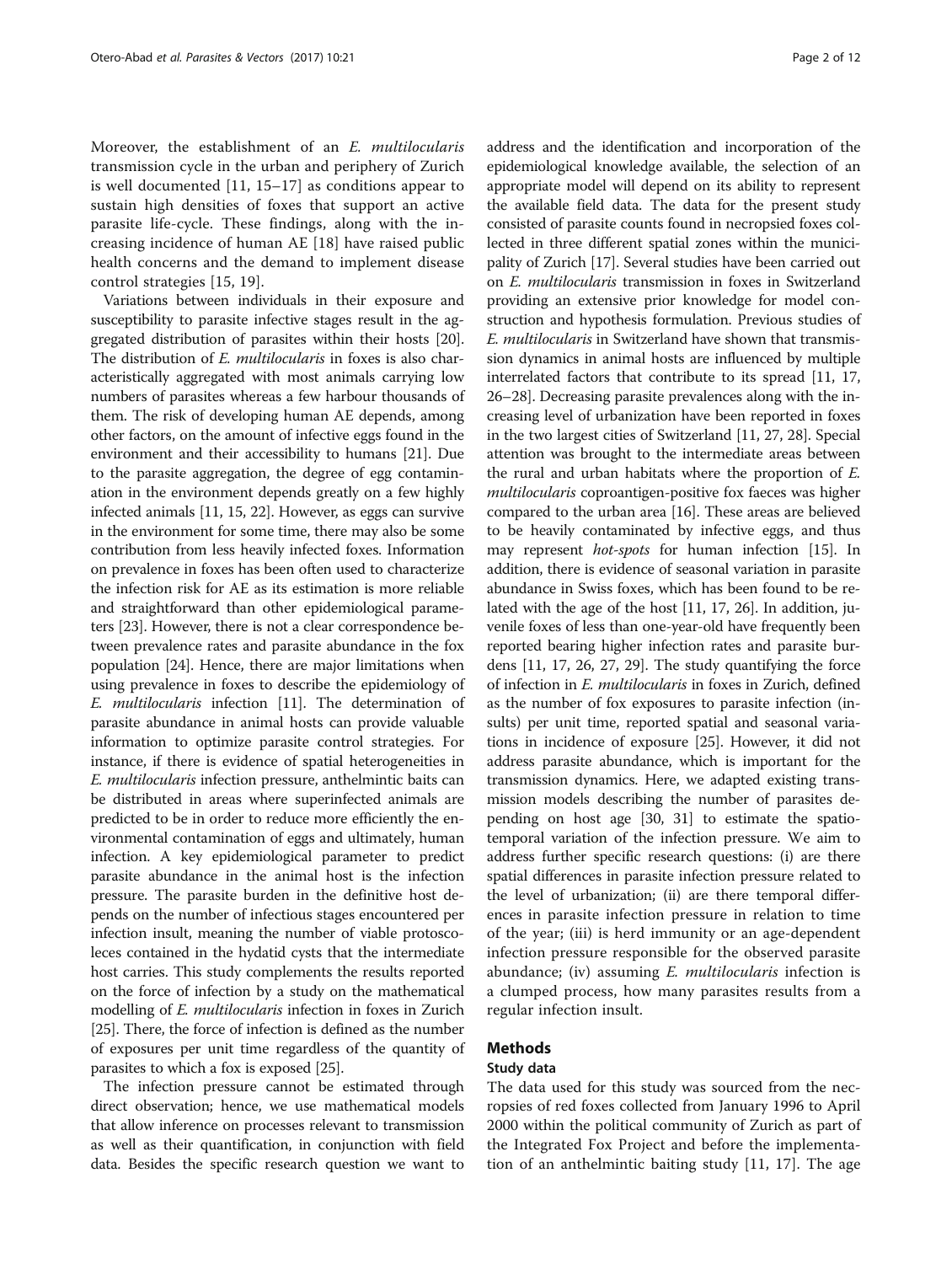<span id="page-2-0"></span>of each fox was determined in years through dental examination [[32\]](#page-10-0) assuming all cubs were born on the first of April, as described previously [\[33](#page-10-0)]. In this study, we used the dates when the foxes were collected to estimate the approximate age in days of each fox. Foxes less than 1-year-old were classified as juveniles [\[34](#page-10-0)]. Each animal was further classified as coming from the periurban, border or urban zone, depending on where it was collected. The characteristics of each spatial zone have already been described in detail by Hegglin et al. [[17\]](#page-10-0). The periurban zone refers to the external ring delimiting the city of Zurich and which mainly comprises a green belt of forests, fields, pastures, and meadows. The border area refers to the intermediate ring that contains residential areas, allotment gardens, cemeteries, sports fields, and public parks. The urban area refers to the center of the city encompassing much of the built-up zone.

For the analysis, we used E. multilocularis intestinal counts from 531 foxes aged up to 9 years old. Thus, the parasite biomass is the total number of parasites recovered from the foxes. The median age was less than 1-year-old in all zones. The group had an overall prevalence of 41.4% and a median abundance of 0 parasites (95% central range 0–10,488 parasites). All the data is provided in Additional file [1.](#page-9-0)

#### Age-based abundance model

The association between parasite burden and age in foxes [[11](#page-10-0), [26](#page-10-0), [27](#page-10-0)] suggested the use of an age-stratified SIR model originally developed by Roberts et al. [[30](#page-10-0)]. It stratifies the host population into compartments that represent their infection and immune status at a particular age and the transition between states can be described by a set of ordinary differential equations. A schematic representation of the model is given in Fig. 1.

The model describes the variation in the proportion of animals susceptible to infection (equation 1) and the change of parasite abundance with respect to the host's age t (equation 2).

$$
\frac{dS}{dt} = \gamma - (\gamma + ah)S \tag{1}
$$

$$
\frac{dM}{dt} = hS - \mu M \tag{2}
$$

where  $S$  is the proportion of susceptibles,  $t$  is the age of the host,  $\gamma$  is the rate of loss of immunity to parasites by foxes,  $a$  is the rate of acquisition of immunity,  $h$  is the infection pressure in number of parasites per year, M is the parasite abundance and  $\mu$  is the parasite death rate (1/ $\mu$  is the parasite life expectancy). The infection pressure, in the present report, is defined as the number of adult worms



that would develop in the definitive host after parasite exposure in the absence of density-dependent constraints.

By adapting these equations, we attempt to answer our questions on E. multilocularis infection pressure and build models describing different plausible scenarios that might explain the parasite abundance observed in the foxes. As a result, a series of models assessing the existence of spatio-temporal and age-dependent variations in infection pressure were developed. The model parameters and descriptions are summarized in Tables 1 and [3](#page-6-0), respectively.

# Models assessing spatial differences in the infection pressure

The study area was divided into three spatial zones, periurban, border, and central urban covering 20%, 41%, and 39% of the study area respectively. Three different scenarios were considered: (i) the study area comprised just one spatial zone; (ii) the study area comprised two different spatial zones, the periurban and the suburban which includes the border and urban zones and; (iii) the study area comprised three different spatial zones, periurban, border and urban. The border and urban area were merged

Table 1 Description of the abundance model parameters for E. multilocularis in foxes in Zurich

| Parameter                         | Description                                               |
|-----------------------------------|-----------------------------------------------------------|
| $\beta_{0}$                       | Baseline number of parasites of the infection pressure    |
| $\beta_p$                         | Amplitude of the infection pressure in the periurban zone |
| $\beta_b$                         | Amplitude of the infection pressure in the border zone    |
| $\beta_{\scriptscriptstyle U}$    | Amplitude of the infection pressure in the urban zone     |
| $\varphi_{\scriptscriptstyle{p}}$ | Decrease parasite rate in the periurban zone              |
| $\overline{a}$                    | Rate of acquisition of immunity on exposure               |
|                                   | Rate of loss of immunity                                  |
| $\mu$                             | Parasite death rate                                       |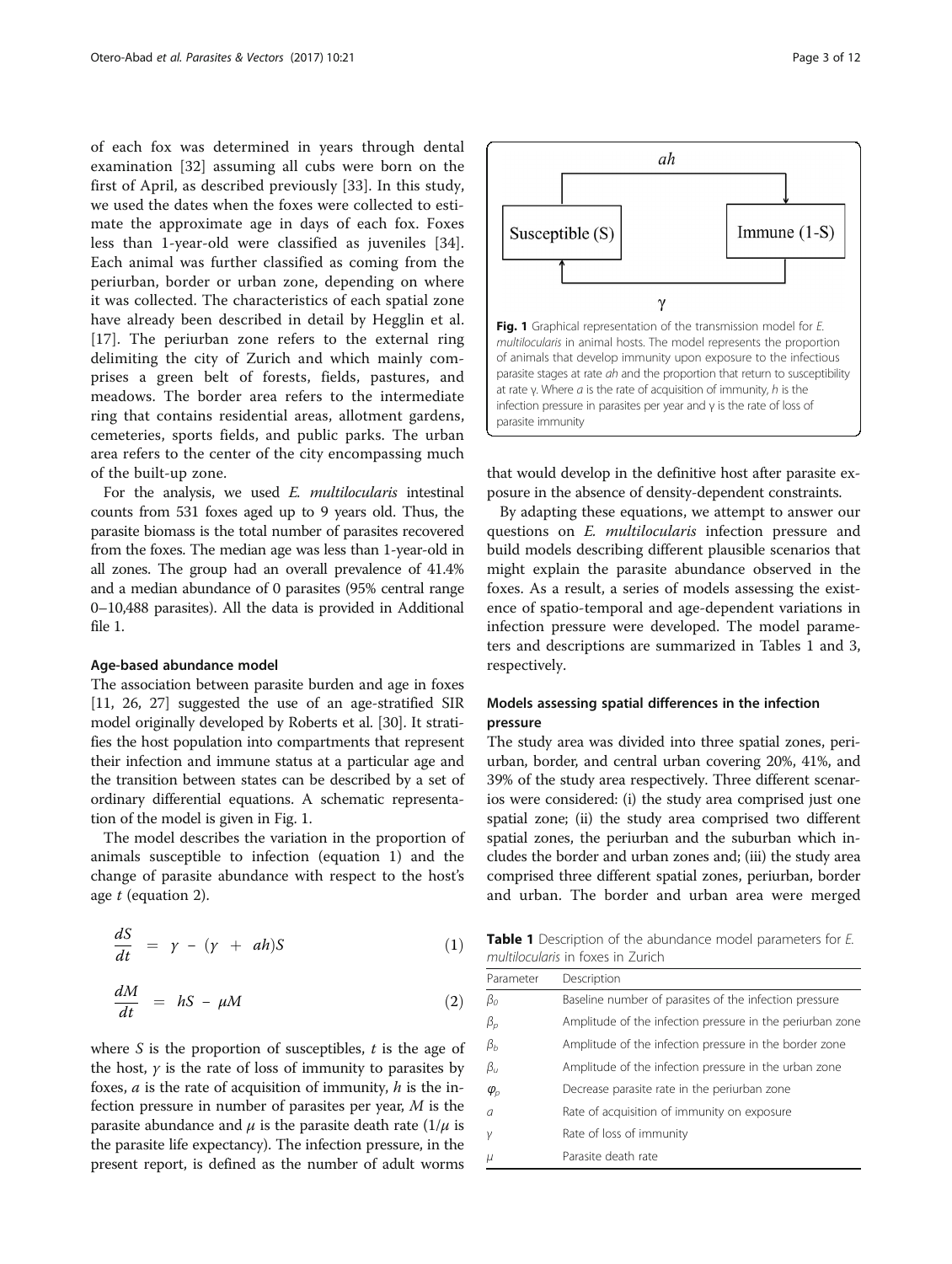into one zone in the second scenario to consider the possibility of no spatial differences in infection pressure between both areas, as they are quite alike. These scenarios for different spatial zones were analyzed by using either 1 model with a single value for the infection pressure h, 2 different values for h for 2 zones and 3 values of  $h$  for 3 zones (in equations 1–4). Likewise, it was analyzed if there were potentially 1, 2, or 3 baseline infection pressure  $\beta_0$  between the zones (see equations 3 and 4)

## Models assessing time-dependent infection pressure

The evaluation of the time dependence of the infection pressure using host age as proxy for time resulted in three different functions (equation 3), where  $\beta_0$  represented the baseline number of parasites in a year and  $\beta$  the amplitude by which this baseline could vary according to a linear or periodic relationship. The models accounted for different baseline infection pressures and amplitudes for each of the three urbanization zones: periurban  $(\beta_n)$ , border  $(\beta_h)$ and urban  $(\beta_u)$ . A log link function was implemented to ensure positive estimates of  $\beta_0$  and  $\beta$ , as previously described [\[25](#page-10-0)].

Constant infection pressure :  $ln{h(t)} = \beta_0$ Decrease in infection pressure :  $ln{h(t)} = \beta_0 - \beta t$ Periodic infiction pressure :  $ln{h(t)} = \beta_0 - \beta sin(2\pi t)$  $(3)$ 

where the infection pressure  $(h)$  at age t is given by the amplitude  $(\beta)$  by which the baseline number of parasites  $(\beta_0)$  varies, or does not, in a year.

# Models assessing age-dependent infection pressure

The models that assume the existence of an age-dependent infection pressure include a parameter  $(\phi)$  representing the reduction in the number of parasites that foxes acquired after exposure which is proportional to the increase of host age. Thus, the infection pressure at age  $t$  where there is both periodic infection pressure and a decrease with age is given by equation 4:

Periodic with age-decrease in infection pressure :  
\n
$$
ln{h(t)} = \beta_0 - \beta sin(2\pi t) - \phi t
$$
\n(4)

where  $h$  is the infection pressure in number of parasites per year,  $\beta_0$  is the baseline number of parasites in a year,  $\beta$  is the amplitude by which this baseline varies periodically and  $\phi$  is the decrease in the number of parasites related with fox age.

## Model fitting

Echinococcus multilocularis follows a highly aggregated distribution within the animal hosts, thus, we used the

negative binomial likelihood function to fit age-based abundance models to the observed data (equation 5).

$$
Pr(Z(t) = s) = \frac{\Gamma(k + s)}{\Gamma(k) s!} \left(\frac{M}{k + M}\right)^s \left(\frac{k}{k + M}\right)^k \tag{5}
$$

where the probability of the number of parasites (s) for each sample  $(Z)$  at age  $(t)$  is given by the mean number of parasites  $(M)$  predicted by the model, where  $\Gamma$  represents the gamma distribution and  $k$  is the negative binomial constant of aggregation. The values for the aggregation constants for each spatial zone were estimated from the observed data using the *glm.nb* function from the MASS package in R [[35](#page-10-0)]. In addition, we assumed a common negative binomial constant for all age groups, as it has been previously reported [\[31](#page-10-0)]. We explored variable aggregation between the zones by assigning different values of  $k$  to each zone.

The life expectancy of the parasite  $(1/\mu)$  was estimated from the model fit, allowing  $\mu$  to be data driven. This was compared to an estimate of  $\mu$  of 8.6 from the data presented in Kapel et al. [[36](#page-10-0)]. Equations [\(1\)](#page-2-0) and [\(2\)](#page-2-0) including any variation in  $h$  over time, as described by equation (3), were numerically integrated using the ode function in the deSolve package in R [\[37\]](#page-10-0).

Based on this probability model, a likelihood function was computed stating the probability to observe the data, given the model. The transformed, negative log-likelihood (NLL) function was minimized using the optim function of the statistical package in R [[38\]](#page-10-0). All R code is provided in Additional file [2.](#page-9-0)

For model comparison and selection we followed the method described in Rüegg et al. [\[39](#page-10-0)]. The NLL of each competing model was plotted against the number of parameters. This method provided a visual aid to identify the best fitting models for each number of parameters. The selected models were then compared in pairs in increasing order of complexity, starting with the simplest model (M1). The difference of NLL between each pair of models was tested against an empirical probability distribution of the null hypothesis that the simpler model provides a better fit to the data. To this end, 500 populations were simulated from the simpler model. For each population the two competing models were fitted and the difference in NLL was computed. The NLL difference estimated from the data was then compared to the 95%-quantile of this distribution. Therefore, the more complex model would give a better fit just by chance in less than 5% of the cases ( $\alpha$  = 0.05).

## Parameter estimation

Key epidemiological parameters were quantified from the best fitting model and confidence intervals were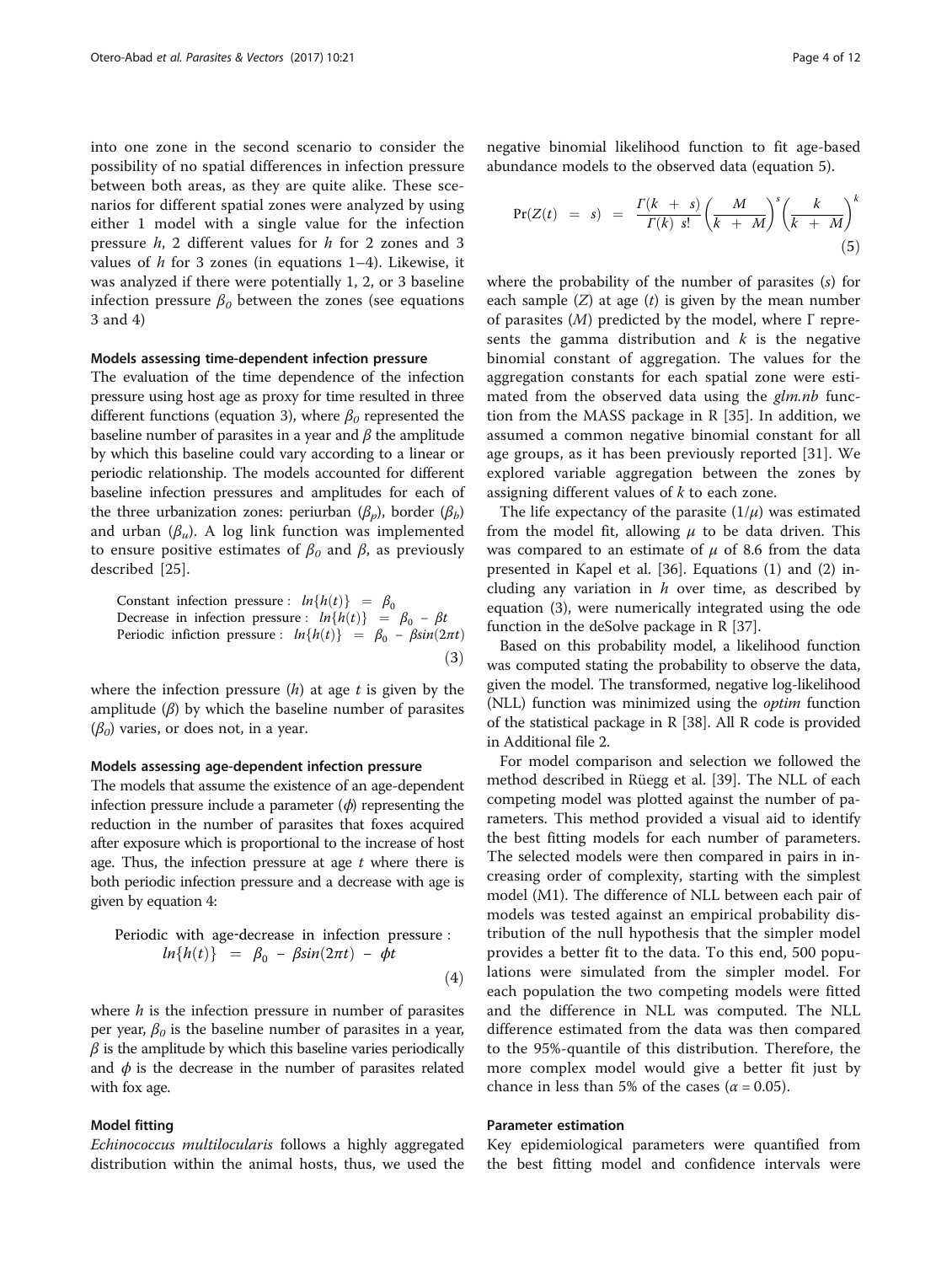estimated by bootstrapping. We generated 1,000 data sets and estimated the parameter values by resampling with replacement from the originally data set. That is creating 1,000 data sets, each of 531 data points being the size of the original sample of data. For the confidence interval, we reported the 2.5th and 97.5th percentiles of the bootstrap samples. For the confidence bands of the most parsimonious model, these 1,000 data sets were used to generate predicted abundances at each time point to then report their 2.5<sup>th</sup> and 97.5<sup>th</sup> percentiles.

### Number of parasites per infectious insult

Using the results of the model quantifying the force of infection with the same data set [\[25\]](#page-10-0), we estimated the numbers of parasites per infectious insult acquired by foxes in the periurban and urban zone at times of highest and lowest infection pressure, by using the simple equation:

Number of parasites per infectious insult  $=\frac{Infection\ pressure\ (parasites\ per\ unit\ time)}{Force\ of\ infection\ (insults\ per\ unit\ time)}$ 

Complete analysis of the data was performed using the open source software in R [[38](#page-10-0)].

## Results

### Exploratory analysis

The exploratory analysis of the data showed that foxes aged up to 3 years old, which represented 86% of the total samples, accounted for 88% of all infected animals and harboured 94% of the total parasite biomass. The study data encompassed 531 observations categorised by age of the host (juveniles,  $n = 309$ ; adults between 1 and 2 years,  $n = 99$ ; adults between 2 and 3 years,  $n = 50$ ; and adults over 3 years,  $n = 73$ ), type of urbanization zone (periurban,  $n = 185$ ; border,  $n = 200$ ; and urban,  $n = 146$ ) and season when the fox was collected (spring,  $n = 31$ ; summer,  $n = 123$ ; autumn,  $n = 113$ ; and winter,  $n = 264$ ). The seasons were defined in groups of three months: spring (March to May), summer (June to August), autumn (September to November) and winter (December to February).

The parasite counts varied widely between observations with no parasites in 59% of the foxes, 21% foxes found with 1–99 worms, 17% foxes with 100–9,999 worms, and 3% of them with more than 10,000 worms. The proportion of parasite loads found in the foxes by type of urbanization zone, fox age and season are displayed in Table 2.

The distribution of *E. multilocularis* in foxes was highly aggregated (overall negative binomial constant  $k = 0.05$ ).

| <b>Table 2</b> Observed proportions of E. multilocularis abundance |
|--------------------------------------------------------------------|
| (number of parasites/total number of parasites retrieved) in foxes |
| in Zurich by type of urbanization zone, seasons and fox age        |

|           | Fox age (years) |           |            |           |                   |
|-----------|-----------------|-----------|------------|-----------|-------------------|
|           | $<$ 1           | 1 to 2    | $2$ to $3$ | $>$ 3     | Total             |
| By Zone   |                 |           |            |           |                   |
| Periurban | 0.51            | 0.02      | 0.01       | 0.04      | 0.58              |
| Border    | 0.15            | 0.05      | 0.01       | 0.01      | 0.22              |
| Urban     | 0.12            | 0.08      | $2e^{-4}$  | $\Omega$  | 0.20              |
| Total     | 0.78            | 0.15      | 0.02       | 0.05      | 1.00 <sup>a</sup> |
| By Season |                 |           |            |           |                   |
| Spring    | $4e^{-3}$       | $1e^{-5}$ | $\Omega$   | 0.01      | 0.01              |
| Summer    | 0.08            | $2e^{-5}$ | $1e^{-5}$  | $5e^{-5}$ | 0.08              |
| Autumn    | 0.16            | $1e^{-3}$ | $4e^{-3}$  | $2e^{-3}$ | 0.17              |
| Winter    | 0.53            | 0.16      | 0.01       | 0.05      | 0.74              |
| Total     | 0.78            | 0.16      | 0.01       | 0.06      | 1.00 <sup>a</sup> |

<sup>a</sup>Total number of parasites retrieved = 534,815 parasites

## Model comparison

Transmission models comparing the possibility of acquired immunity or changes in infection pressure were compared to explore the hypotheses whether parasite induced immunity, seasonality, spatial differences and host age may be contributing to the observed pattern of parasite abundance in the foxes. A total of 20 models describing different scenarios for parasite transmission were compared based on their goodness-of-fit to the data and the number of parameters used, as it is illustrated in Fig. [2](#page-5-0). The best fitting model was M20 (Table [3\)](#page-6-0). Thus, models M1-M5 which described no spatial variation in transmission and models M6-M12 in which there were 2 spatial zones of transmission had a poorer fit to the data generally than models M13 to M20 where there were three spatial zones. Of these latter models those with a periodic infection pressure (M15-M20) described the data better than a non-periodic infection pressure (M13-M14). M20 and M19, with a decreasing abundance only in the periurban zone described the data better than M15 and M16 with either no decrease in infection pressure in any zone or a decrease in all 3 zones. M20 where the lower abundance in old foxes in the periurban zone is best explained by decreasing infection pressure in old fox gives a better description of the data than M19 where is hypothesizes it is due to parasite induced immunity. The difference between M17 and M20 is fixing the life expectancy of the parasite to that experimentally observed (M20) rather than using the data.

#### Best-fitting model

The best-fitting model, M20, assumed different parasite burdens in foxes from the periurban, border, and urban zones. The estimations of the negative binomial constants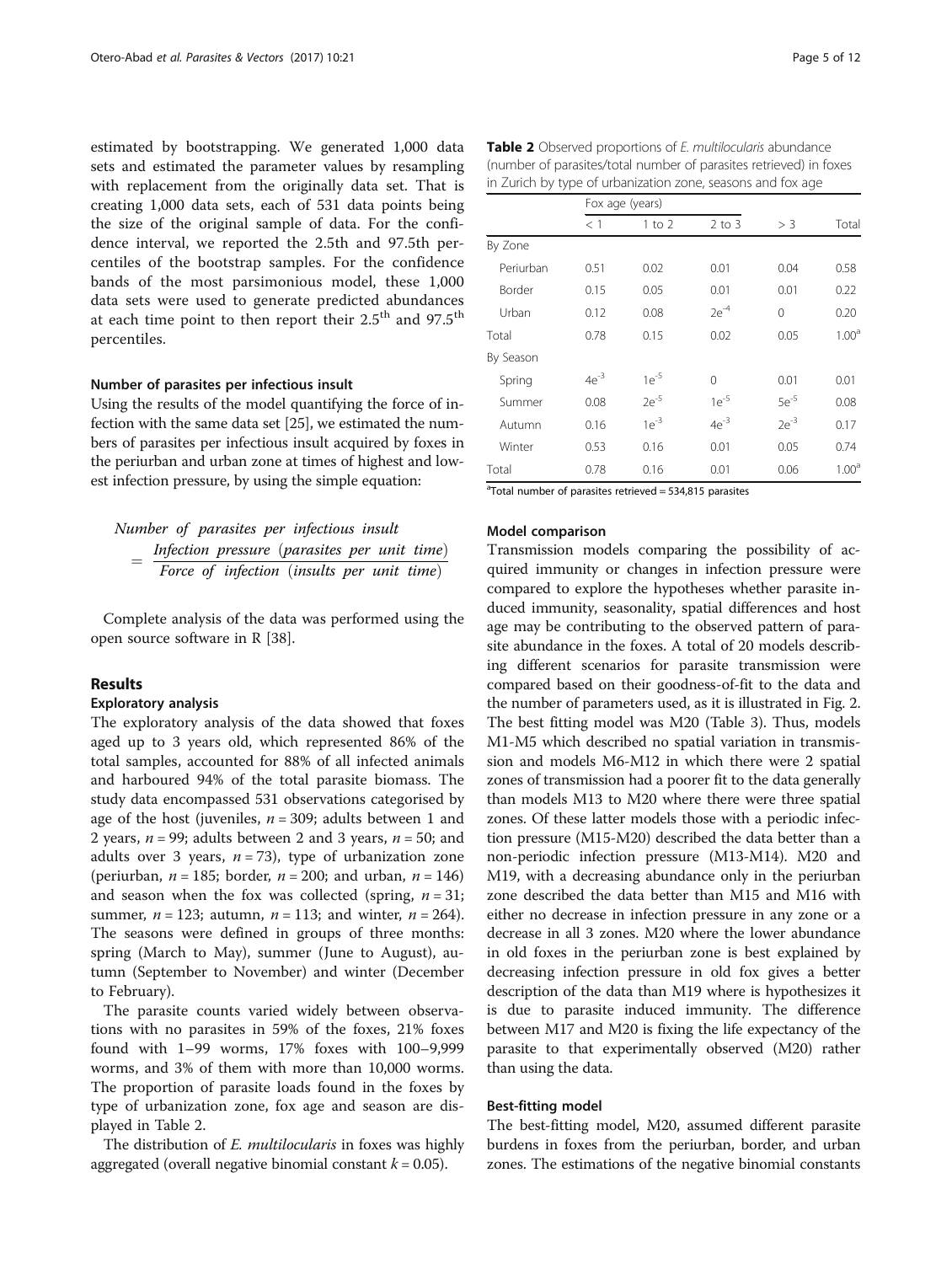<span id="page-5-0"></span>

indicated variability in the degree of aggregation of the parasites (k) between the three zones ( $k_{peri} = 0.1$ ,  $k_{border} =$ 0.02,  $k_{urban} = 0.05$ ). The model also considered agedependent infection pressure, but only resulted in a better fit for such a model in the periurban area (i.e. old foxes had a lower exposure rate). In addition, the model suggested the existence of a sinusoidal infection pressure that varied with time with higher peaks during autumn and winter in foxes in all spatial zones, even though this seasonality was highest and most marked in the periurban zone. However, the baseline number of parasites  $(\beta_0)$  was found to be similar among the three zones and thus a single  $\beta_0$  was applied to all zones. Finally, the model did not find evidence of parasite-induced immunity. Table [4](#page-6-0) gives the maximum likelihood estimates (MLE) of the five parameters estimated by the model. Thus, the infection pressure, as described by equation (4), can be estimated at any time point  $(t)$  in any spatial zone. For example, a 10month-old fox in the periurban zone has  $\beta_0 = 8.5$ ,  $\beta p = 2.6$ and  $\phi = 0.5$  (*t* is in years, so in this case = 0.833). Thus  $\ln[(h(t))] = 8.5 + 2.6*sin(2* \pi * 0.833) - 0.5*0.833 = 10.3$ . Taking the exponent gives an infection pressure (or exposure) of 30,880 parasites per year at that time point. Likewise a 10-month-old fox in the urban zone has  $\beta_0 = 8.5$  and  $\beta u =$ 1.2 ( $\phi$  = 0 as in model M20) and hence an infection pressure of 13,911 parasites per year.

A graphical representation of the seasonal variation of the infection pressure on each urbanization zone can be found in Fig. [3.](#page-7-0) The model gives predictions of the infection pressure greater than zero, even for newborn foxes, due to the baseline parameter  $(\beta_0)$ . However, the fox cubs are not exposed to infection during their lactation

period (c.4 weeks) thus foxes less than two months were assigned no parasites to their model predictions.

The most parsimonious model (M20) therefore indicated that there were spatial variations in infection pressure, with the periurban area having the highest value of h. The infection pressure varied throughout the year in all three spatial zones, with the highest infection pressure occurring in the winter months. Variations in abundance with age that were most notable in the periurban zone were better explained by an age-related decrease in infection pressure rather than prevention of reinfection by immunity resulting from an earlier exposure.

## Parasites per infectious exposure

In periurban foxes, the maximum infection pressure occurred in winter and varied between 36,000 parasites in year 1 (1st winter), 22,000 in year 2 (2nd winter), and 13,000 in year 3 (3rd winter). This results in an approximate mean of 24,000 parasites per fox over the three winters. Lewis et al. [[25\]](#page-10-0), using the same data set reported around 9.5 infectious insults per year in winter. Therefore, about 2,500 parasites result from a single infectious insult in periurban foxes during winter. Likewise, in summer periurban foxes are exposed to an average of 230 parasites per year derived from 2.3 insults or 100 parasites per insult.

In urban foxes, we predict an infection pressure during winter of approximately 15,000 parasites per year from 1.8 insults or 8,300 parasites per infection event. In summer infections there are 1,500 parasites per year from 0.5 insults or approximately 3,000 parasites per infection event.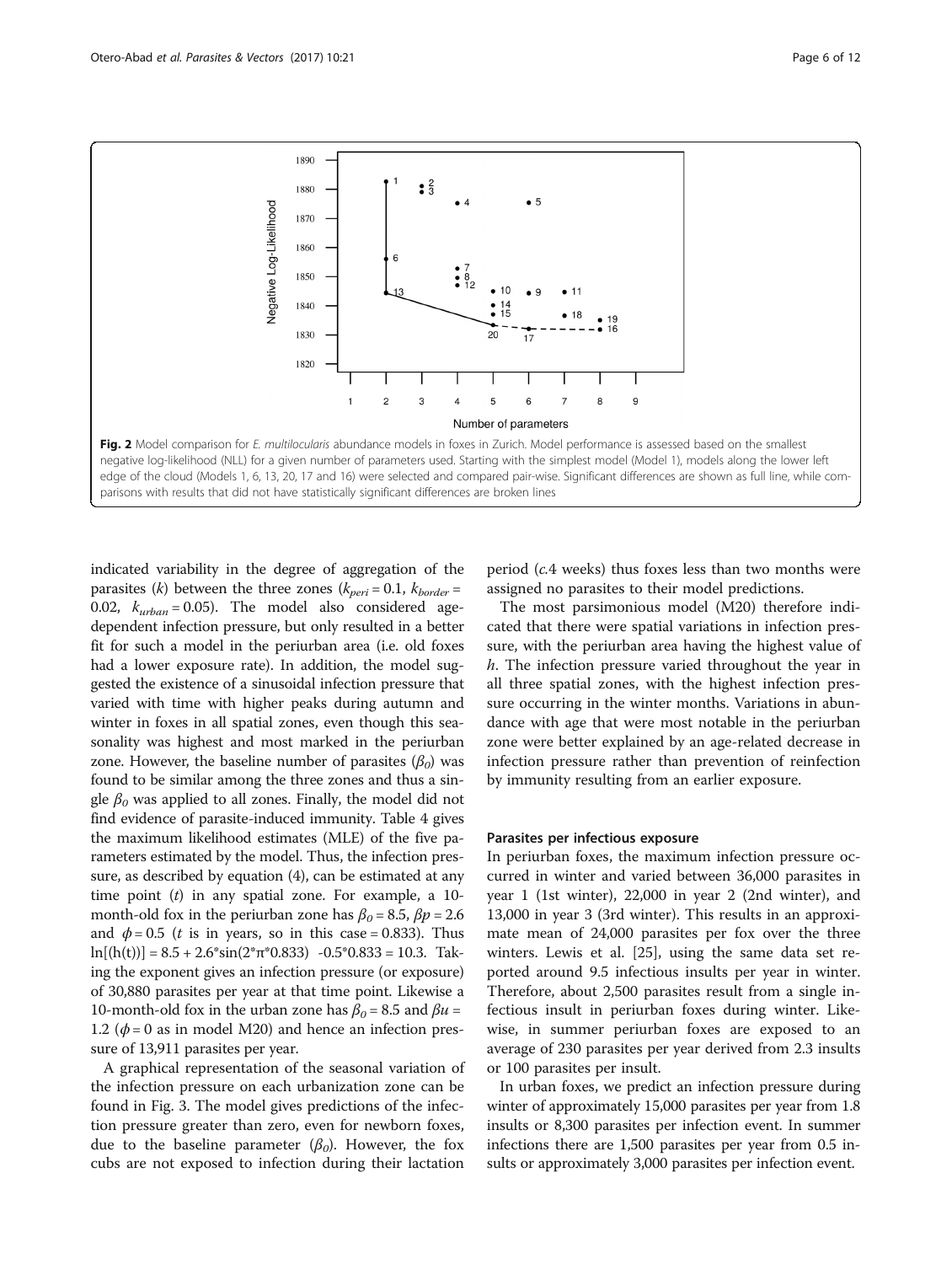| Model          | Description                                                                                                                                                                                           | P | NLL     |
|----------------|-------------------------------------------------------------------------------------------------------------------------------------------------------------------------------------------------------|---|---------|
| One zone       |                                                                                                                                                                                                       |   |         |
| M1             | Constant infection pressure                                                                                                                                                                           | 2 | 1,882.6 |
| M <sub>2</sub> | Decrease in infection pressure and fox age                                                                                                                                                            | 3 | 1,881.1 |
| M3             | Periodic relationship between infection pressure<br>and fox age                                                                                                                                       | 3 | 1,879.1 |
| M4             | Periodic relationship between infection pressure<br>and fox age plus a decreasing infection pressure<br>with increasing fox age                                                                       | 4 | 1,875.3 |
| M5             | Periodic relationship between infection pressure and<br>fox age plus a decreasing infection pressure with<br>increasing fox age and also accounting for<br>parasite-induced immunity                  | 6 | 1,875.4 |
|                | Two zones: periurban and suburban (border + urban)                                                                                                                                                    |   |         |
| M6             | Constant infection pressure                                                                                                                                                                           | 2 | 1,856.1 |
| M7             | Decrease in infection pressure and fox age                                                                                                                                                            | 4 | 1,852.8 |
| M8             | Periodic relationship between infection pressure<br>and fox age                                                                                                                                       | 4 | 1,849.6 |
| M9             | Periodic relationship between infection pressure<br>and fox age plus a decreasing infection pressure<br>with increasing fox age in both zones                                                         | 6 | 1,844.3 |
| M10            | Periodic relationship between infection pressure<br>and fox age plus a decreasing infection pressure<br>with increasing fox age only in periurban zone                                                | 5 | 1,845.0 |
| M11            | Periodic relationship between infection pressure<br>in both zones and only in the periurban area<br>decreasing infection pressure with increasing fox<br>age and parasite-induced immunity            | 7 | 1,844.7 |
| M12            | As M10, but $\mu^a$ was fixed as 8.6                                                                                                                                                                  | 4 | 1,847.0 |
|                | Three zones: periurban, border and urban                                                                                                                                                              |   |         |
| M13            | Constant infection pressure                                                                                                                                                                           | 2 | 1,844.4 |
| M14            | Decrease in infection pressure and fox age                                                                                                                                                            | 5 | 1,840.2 |
| M15            | Periodic relationship between infection pressure<br>and fox age                                                                                                                                       | 5 | 1,837.1 |
| M16            | Periodic relationship between infection pressure and<br>fox age plus a decreasing infection pressure with<br>increasing fox age in all three zones                                                    | 8 | 1,831.8 |
| M17            | Periodic relationship between infection pressure and<br>fox age plus a decreasing infection pressure with<br>increasing fox age only in periurban zone                                                | 6 | 1,832.1 |
| M18            | Periodic relationship between infection pressure and 7 1,836.6<br>fox age plus parasite-induced immunity in all three<br>zones                                                                        |   |         |
| M19            | Periodic relationship between infection pressure and<br>fox age in all zones and only in the periurban area<br>decreasing infection pressure with increasing fox<br>age and parasite-induced immunity | 8 | 1,835.1 |
| M20            | As M17, but $\mu^a$ was fixed as 8.6                                                                                                                                                                  | 5 | 1,833.4 |

<span id="page-6-0"></span>Table 3 Description and goodness-of-fit results of the abundance models for E. multilocularis in foxes in Zurich

<sup>a</sup>Parasite death rate  $(\mu)$ 

Abbreviations: P model parameters, NLL negative log-likelihood values

#### **Discussion**

Model 20 was the best fitting model, so the data gives support to the hypotheses that there are: (i) spatial

Table 4 Maximum likelihood estimates (MLE) with a negative loglikelihood value of 1,833.4 of the abundance model parameters for E. multilocularis in foxes in Zurich with their 95% bootstrap

| CONTRACTICE THEORIS (CI) TOT MOUCH ZU, WILLE BETACURATED. |      |              |                                                              |  |  |
|-----------------------------------------------------------|------|--------------|--------------------------------------------------------------|--|--|
| Parameter                                                 | MI F | 95% CI       |                                                              |  |  |
| $\beta_{0}$                                               | 8.5  | $7.5 - 9.3$  | Baseline number of parasites of the<br>infection pressure    |  |  |
| $\beta_{\scriptscriptstyle D}$                            | 2.6  | $1.4 - 4.1$  | Amplitude of the infection pressure<br>in the periurban zone |  |  |
| $\beta_h$                                                 | 0.1  | $-0.7-1.5$   | Amplitude of the infection pressure<br>in the border zone    |  |  |
| $\beta_u$                                                 | 1.2  | $-1.3 - 2.7$ | Amplitude of the infection pressure<br>in the urban zone     |  |  |
| $\varphi_{\scriptscriptstyle D}$                          | 0.5  | $0.3 - 1.3$  | Decrease parasite rate in the<br>periurban zone              |  |  |

confidence intervals (CI) for Model 20, with μ fixed at 8.6

Abbreviations: MLE maximum likelihood estimates, CI confidence interval

differences in parasite infection pressure among the three zones; (ii) temporal differences in parasite infection pressure in relation to time of the year and; (iii) there are infection pressure variations across different age groups only in the periurban area. These findings are consistent with some of the often interrelated and frequently reported risk factors in EM infection in foxes [[40\]](#page-10-0). Nevertheless, some of the model implications are not in line with previous research. These findings are discussed further below in detail.

First, the model describes spatial differences in infection pressure across urbanization zones. Urban resident foxes in Zurich have been found to display small home ranges (c.25 ha) and they pursuit their daily activities mainly within this area, although some movement of foxes among urbanization zones also occurs [\[41,](#page-10-0) [42](#page-11-0)]. The level of urbanization of their limited territories determines the number of rodents and foxes and their predator-prey interactions, influencing ultimately parasite transmission [\[40](#page-10-0)]. Therefore, the model hypothesis of an existing heterogeneous distribution of infected foxes within the city is consistent with numerous studies that found an association between infection status and type of urbanization zone [\[40\]](#page-10-0). Even though this association has been often linked to other risk factors such as season [[11, 16\]](#page-10-0) and fox age [[17\]](#page-10-0). Most of these studies also reported a gradual decrease in parasite prevalence from the rural areas and the periphery of the cities towards the more urbanised zones [[27](#page-10-0)–[29](#page-10-0)]. Similarly, Lewis et al. [\[25](#page-10-0)] estimated a higher number of infection exposures in periurban foxes (maximum of 9.35 to 9.7 insults/year) compared to urban foxes (maximum of 1.6 to 2 insults/year) in Zurich. Foxes from the outside and transition areas of the cities seemed to prey more on rodents and hence, be more exposed to parasite infection [[17, 29](#page-10-0)]. This comes as a result of the presence of high densities of suitable intermediate hosts bearing high parasite prevalences in the outskirt of the cities [\[16, 17](#page-10-0)].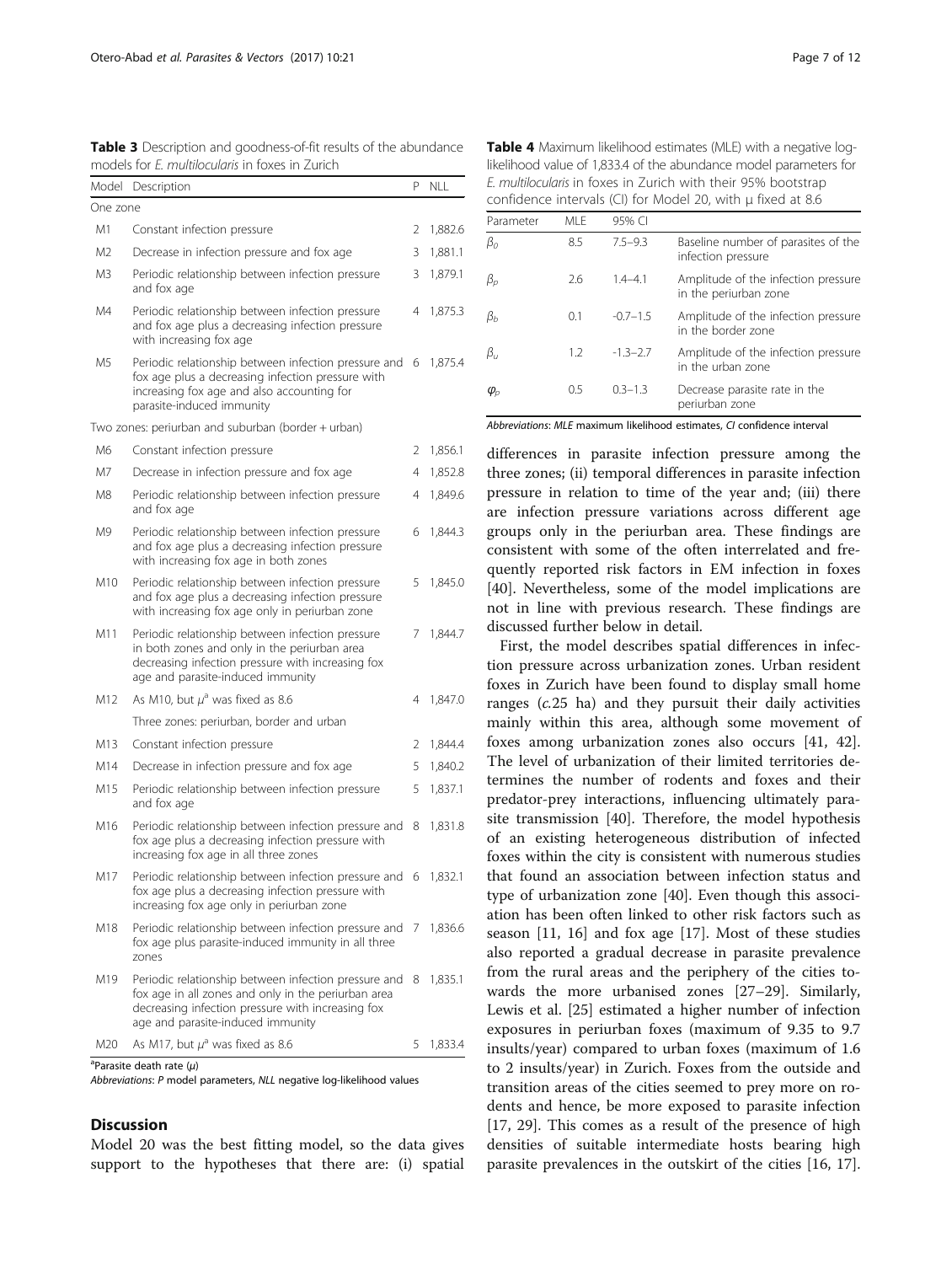<span id="page-7-0"></span>

In contrast, urban foxes rely more on anthropogenic food for their diet, being highly abundant and accessible in the city center [[14](#page-10-0)]. Similarly, our model estimated the highest amplitude to be in the periurban zone, implying that the highest infection pressure was borne by the periurban foxes. However, in our study this is just applicable to juvenile foxes since M20 describes the infection pressure in the periurban area is age-dependent resulting in adult foxes being exposed to less number of parasites per infection insult than their young. Consequently, only the periurban juveniles presented the highest infection pressure across all areas. In fact, the model predictions referring to adult foxes suggested the urban foxes harboured the highest infection pressure among zones. This is a surprising finding since it would be expected that animals living in the edge of the cities would prey more on rodents and thus be more exposed to infection as previously discussed. The model suggests that periurban adults are being infected more frequently on average, but that each infection event results in fewer parasites than a typical infection event in urban foxes. In absence of host immune responses to infection it may indicate that infected rodents that are consumed by urban foxes have greater numbers of protoscolices than those consumed by periurban foxes, even though urban foxes are consuming fewer infected rodents. This hypothesis differs to what has been reported in terms of

parasite infection in city foxes [\[40](#page-10-0)]. A potential explanation might be that some super infected foxes collected in the urban area were in fact dispersal foxes whose home range encompassed mainly the border area but they died in the urban area during an excursion looking for feeding or mating opportunities. The occurrence of so-called floating individuals with larger home ranges has been previously recorded in Zurich [\[41\]](#page-10-0). These foxes are commonly young males that expand their range during the mating season (autumn and winter) [[43\]](#page-11-0). In this case, seasonal variations in the spatial behaviour of foxes could explain the higher amplitude in the infection pressure found in the urban area. Alternatively, it could be due to the short history of urban colonization of foxes, suggesting that the transmission cycle is not yet equilibrated, showing typical flickering in transiting complex systems [[44\]](#page-11-0). In any case, there is an increasing individual risk of developing AE mainly in areas where high densities of humans and urban foxes intersect [\[15](#page-10-0), [24](#page-10-0)], which it is not the case of the city centre. The existence of a high infection pressure in the periphery of the cities and in the transition areas and adjacent spatial zones are still the main cause of concern in terms of AE transmission risk.

Secondly, the model also accounts for a sinusoidal infection pressure throughout the year with peaks during the cold months of autumn and winter. In Zurich, higher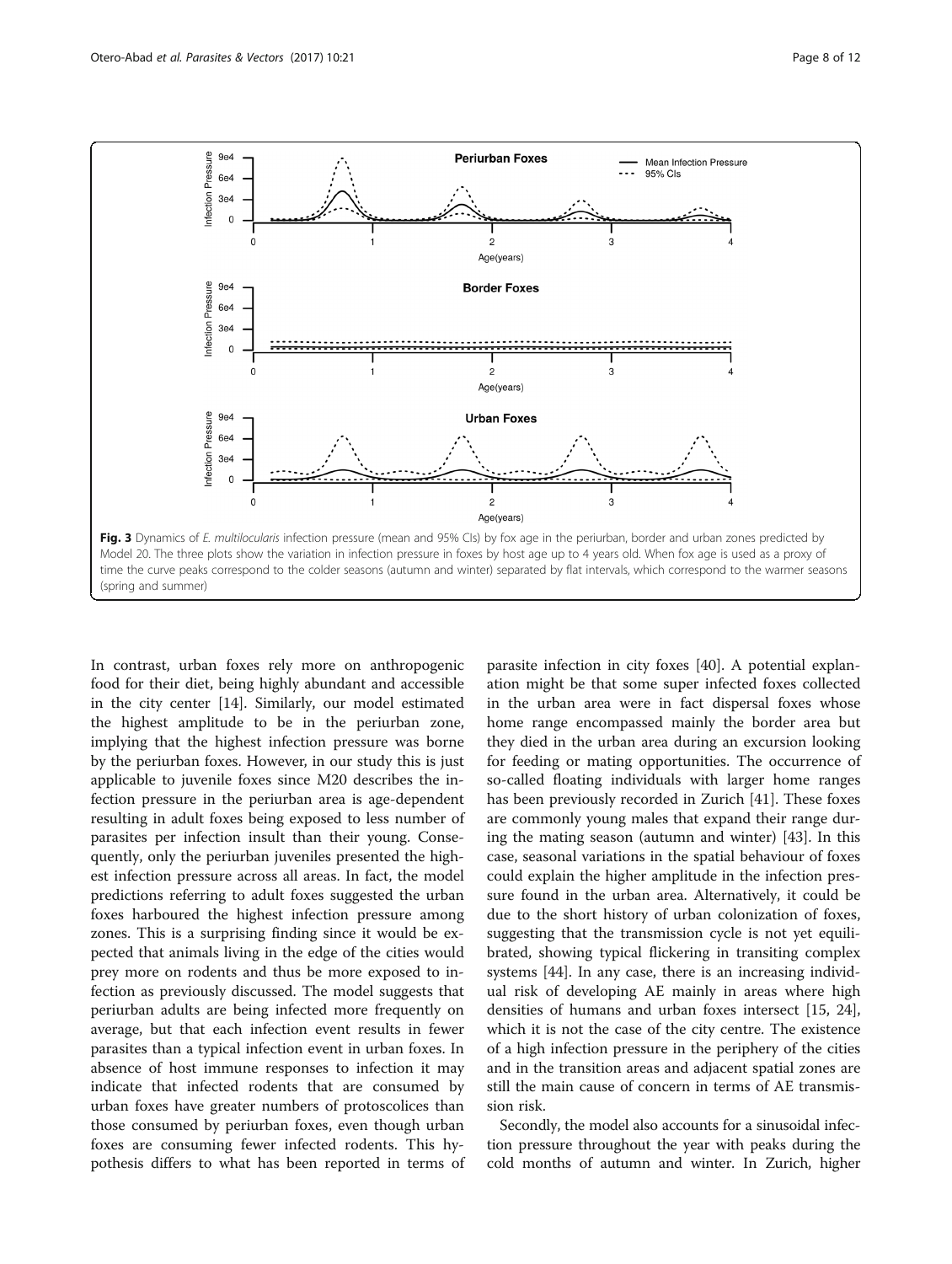infection rates have been previously recorded during winter, in association with the host age and the city zone where the fox was retrieved [\[11, 16](#page-10-0)]. Likewise, Lewis et al. [[25](#page-10-0)] found a periodic force of infection with an annual minimum of 0.27–1.27 parasite insults and a maximum of 6.87–7.05 parasite insults per year in foxes collected in Zurich. Evidence of seasonal variation in prevalence in foxes has been frequently reported in other locations [[26](#page-10-0), [45](#page-11-0), [46\]](#page-11-0). In fact, seasonal fluctuations in temperature and precipitation are often proposed as infection determinants because of their influence on hosts' numbers and parasite survival in the environment [[40](#page-10-0)]. The low temperatures and humidity favour the survival of E. multilocularis eggs in the environment, potentially contributing to the occurrence of higher infection rates during the cold and rainy seasons [[47](#page-11-0)]. In addition, the influence of climatic changes on the abundance and age-structure of vole populations [[48](#page-11-0)–[50\]](#page-11-0) may have an impact on fox predation on voles [[51](#page-11-0)] and consequently in the degree of parasite infection in foxes. Some studies have found that foxes showed higher predation on voles in autumn compared to spring coinciding with prey availability [[11](#page-10-0), [29\]](#page-10-0). Whereas, it has been reported a correlation between low day temperatures and higher infection rates in rodents [\[49, 50](#page-11-0)].

Thirdly, the model suggests the existence of an agedependent infection pressure was found only in the periurban area. Periurban foxes prey more on rodents compare to other urbanised zones [[17](#page-10-0)], thus if there is any effect of fox age in parasite exposure it is more likely to be evident in this area. In Zurich, higher worm burdens have been recorded in younger foxes compared to adults [\[11](#page-10-0)]. In addition, seasonal variations in prevalence were more marked in the juvenile animals in the same Swiss city [[17\]](#page-10-0). Despite being a young fox has been repeatedly reported as an infection determinant for E. multilocularis [\[40](#page-10-0)], the underlying cause remains unclear. Potential reasons for decreasing parasite abundance in the periurban adult fox may include predatory behaviour or diet preferences. Juveniles might have a higher proportion of rodents in their diet, as they are abundant and easy to prey whereas adult foxes might have better access to more difficult prey or have more experience finding food from anthropogenic sources. Alternatively, inexperienced juveniles might be inclined to prey on infected voles if parasite infection adversely affects the intermediate host [\[52](#page-11-0)]. Nevertheless, although variation in feeding behaviour across age groups of foxes has not been demonstrated, it has been hypothesized that juvenile foxes may have best access to voles [\[17\]](#page-10-0). The dietary response of red foxes is complex when abundant alternative resources are available such as anthropogenic food and multiple intermediate host species [\[53](#page-11-0)]. The diet of urban foxes has a dominance of scavenged meat and other scavenged and cultivated fruit and crops with more than half of an average stomach content being anthropogenic. The proportion of scavenged food recovered from foxes' stomachs increases in foxes found in the city center compared to the periurban area [[14, 17](#page-10-0)]. Such a variation in fox dietary preference correlates with the spatial variations in infection pressure reported in the best fitting model M20.

Other proposed explanation for age-related differences in burdens of parasites considers the existence of a developing immunological response after repeated infection [[11, 26,](#page-10-0) [54](#page-11-0)]. There are previous studies in highly endemic regions for *E. granulosus* which document a negative correlation of parasite abundance with age in dogs which would be predicted if parasite-induced host immunity limited infection [\[31](#page-10-0), [55, 56](#page-11-0)]. In addition, experimental infections have shown evidence of parasitespecific antibody responses in animal hosts although it remains unclear their effect on parasite infection [\[57](#page-11-0)]. Nonetheless, previous models assuming presence of acquired host immunity did not give a better fit to E. multilocularis data in dogs or foxes [\[25](#page-10-0), [55](#page-11-0)]. Furthermore, studies in Kyrgyzstan and Lithuania failed to demonstrate a decrease in E. multilocularis abundance with increasing fox age [[58](#page-11-0), [59](#page-11-0)]. Moreover, in our study the parameter values on which the models incorporating immunity converged indicated a very high value of  $y -$  the rate of loss of immunity. This would indicate that the duration of immunity following exposure would only be a matter of weeks at most, and require conditions of extremely high infection pressure to be maintained. Even if immunity were present its effect on parasite abundance would be negligible with this SIR model. Thus, the better fit to data given by the models without immunity or the potential very high rates of loss of immunity, if present, are evidence that definitive host immunity is not regulating the parasite population in this system.

Experimental studies where foxes were artificially infected have reported a pre-patent period of 29–33 days [[60](#page-11-0)] and a patent period of up to three months [\[61\]](#page-11-0). In the study of Kapel et al. [\[36\]](#page-10-0) it took approximately 42 days for foxes experimentally infected with 20,000 protoscolices to reduce their worm load to 50%. We used this measure to calculate the parasite death rate in models M12 and M20 as the data itself was not able to define this parameter well (Table [3](#page-6-0)).

We have attempted to quantify the infection pressure of E. multilocularis in foxes in Zurich to gain a better insight on parasite epidemiology through hypothesis testing using a relatively simple transmission model. The modelling of the *E. multilocularis* infection is potentially a complex task since the dynamics of parasite transmission are influenced by a wide range of interrelated factors such as, hosts' population densities, predator-prey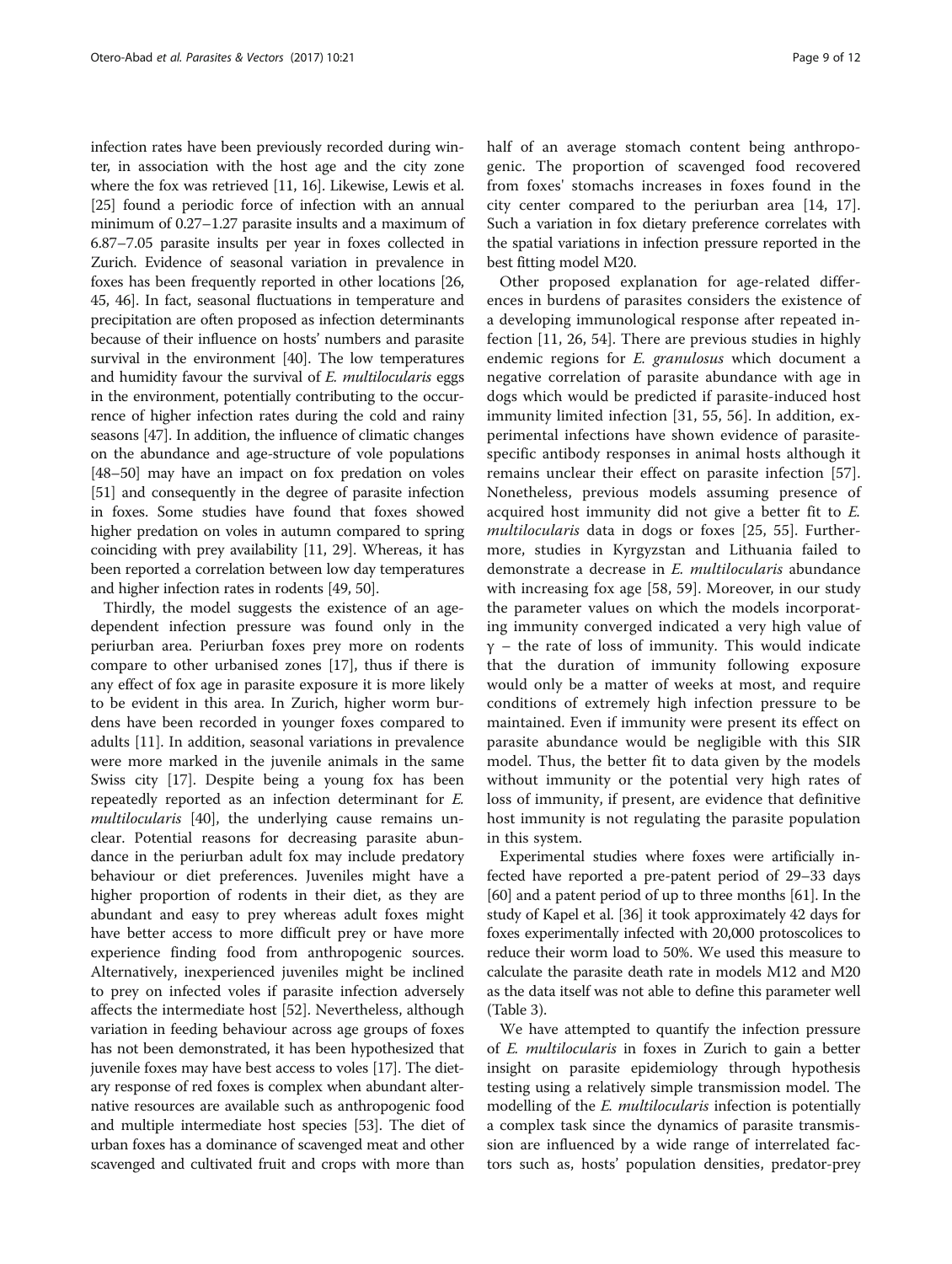<span id="page-9-0"></span>interactions, landscape characteristics, climate conditions and human-related activities [[40\]](#page-10-0). Additionally, the modelling of parasite abundance brings extra challenges due to the extreme aggregation of parasites within their hosts. This intense aggregation produces a high degree of uncertainty to the model predictions. This is reflected in the wide confidence intervals related to the model predictions. Such wide confidence intervals could have been narrowed if the data set had had more data points. However, despite this the major findings of the study are robust as the most parsimonious model had an improved likelihood (or statistical fit) compared to the competing models (representing competing hypotheses). Furthermore, the basic model was first proposed by Roberts et al. [\[30\]](#page-10-0) and has since been used on several data sets [[31,](#page-10-0) [56](#page-11-0), [62](#page-11-0)] and has proved robust, despite its relative simplicity. The present study introduced potential seasonal variations in infection pressure by allowing the parameter  $h$  to have a sinusoidal relationship with age (and hence time). Other data sets analyzed with this model were taken at 1 time point and thus could not analysed in such a way. Thus, in terms of the hypotheses we tested the model appears to have validity and robustness, although it would further support our findings if or when another similar data set becomes available to confirm this.

Nevertheless, models are conceived to be a simplified representation of the highly complex processes in nature and provide a useful tool to assess different hypotheses. All models are wrong, but the question remains as to how wrong the model must be to lose its usefulness [\[63](#page-11-0)]. Given the assumptions in the model, the data suggests spatial and age-related variations in infection pressure to foxes. Therefore, even considering all limitations, the model offers a practical platform to improve knowledge on parasite epidemiology and to allow the quantification of epidemiological parameters that cannot be measure directly in the field, such as the infection pressure. Some of the implications derived from the model concurred with previous epidemiological knowledge on E. multilocularis infection, such as the existence of spatial heterogeneities, seasonal fluctuations and agerelated differences. Alternatively, other conclusions diverged from previous reports, such as finding that the highest number of parasites developing in the fox after infection exposure occurs in the urban area. However, it cannot be ruled out the possibility that the few urban foxes found harbouring high loads of parasites might have become infected in the neighboring area previously to their incursion into the urban zone. The model also challenged the hypothesis that parasite-induced host immunity may play a role in the transmission dynamics of E. multilocularis. Using the models described we found no convincing evidence that this may be the case. The decrease in abundance in foxes, only observed in the periurban zone, is better explained by a decrease in infection pressure in older foxes, although the differences in model predictions are quite subtle.

# **Conclusions**

In conclusion, the model gives a picture of the overdispersed infection pressure borne by foxes in Zurich, highlighting the potentially large contribution of young periurban foxes and foxes from the outside perimeter of urban areas towards environmental contamination. Previous studies have proved the efficacy of the use of anthelmintic baiting to reduce the environmental contamination with parasitic eggs [\[64](#page-11-0)–[66](#page-11-0)]. Similarly, in Zurich the placement of monthly baits along the urban periphery has been shown to successfully decrease the amount of coproantigen-positive fox faeces and reduce infection rates in intermediate hosts (A. terrestris) in baits areas [\[67](#page-11-0)]. However, temporal anthelmintic interventions mostly failed to achieve permanent parasite elimination [[64](#page-11-0), [68](#page-11-0)]. Hence, there is a need to ensure the optimisation of potential long-term baiting campaigns [[19](#page-10-0)]. Model results suggest that a reduction in parasite biomass in Zurich foxes could be more effectively achieved if baiting strategies were to be intensified in the periphery of the city and during the autumn and winter months. The quantification of the temporal-spatial variation of the number of parasites in foxes can help to optimise the designing of targeted bait programmes aiming to reduce the level of environmental contamination and ultimately, infection risk in humans.

# Additional files

[Additional file 1: Data S1.](dx.doi.org/10.1186/s13071-016-1951-1) File containing original data. (XLSX 20 kb) [Additional file 2: Text S2.](dx.doi.org/10.1186/s13071-016-1951-1) R code. (DOC 44 kb)

#### Abbreviations

AE: Alveolar echinococcosis; CI: confidence intervals; MLE: maximum likelihood estimate; NLL: negative log-likelihood

#### Acknowledgements

The data set has been kindly provided by the Institute of Parasitology at the Vetsuisse Faculty of Zurich. The authors would like to also acknowledge the valuable contribution of Dr. Fraser I. Lewis.

#### Funding

This study has been funded by the Swiss National Science Foundation (SNSF) CR3313\_132482/1. Data collection carried out in the context of the Integrated Fox Project, supported by the Swiss Federal Veterinary Office, Berne (Projekt No. 1.99.03) and the Swiss Federal Office for Education and Science, Berne (EchinoRisk Projekt QLK2-CT-2001-001995/BBW No. 00.0586-2).

#### Availability of data and materials

The datasets are available within the article and its Additional files.

#### Authors' contributions

BOA and PRT conceived and designed the study. DH and PD undertook associated studies which supplied the data. BOA, SRR and PRT undertook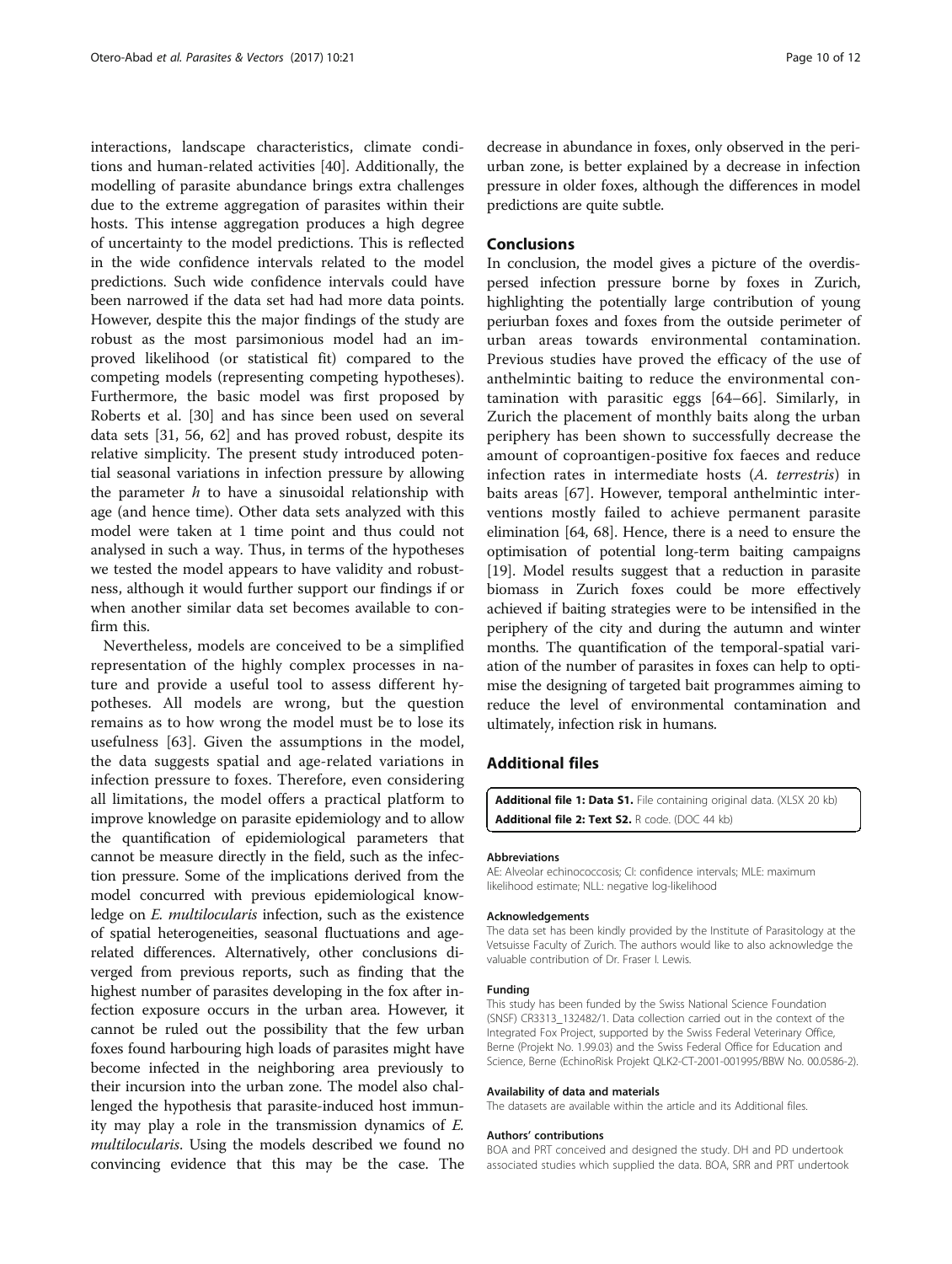<span id="page-10-0"></span>the analysis. All authors contributed to drafting of the manuscript. All authors read and approved the final manuscript.

#### Competing interests

The authors declare that they have no competing interests.

#### Consent for publication

Not applicable.

Ethics approval and consent to participate Not applicable

#### Author details

<sup>1</sup>Section for Veterinary Epidemiology, Vetsuisse Faculty, University of Zurich, Zurich, Switzerland. <sup>2</sup>Institute of Parasitology, Vetsuisse Faculty, University of Zurich, Zurich, Switzerland.

### Received: 24 September 2016 Accepted: 22 December 2016 Published online: 11 January 2017

#### References

- 1. Eckert J, Deplazes P. Biological, epidemiological, and clinical aspects of echinococcosis, a zoonosis of increasing concern. Clin Microbiol Rev. 2004;17:107–35.
- 2. Craig P, Giraudoux P, Shi D, Bartholomot B, Barnish G, Delattre P, et al. An epidemiological and ecological study of human alveolar echinococcosis transmission in south Gansu. China Acta Trop. 2000;77:167–77.
- 3. Budke CM, Campos-Ponce M, Qian W, Torgerson PR. A canine purgation study and risk factor analysis for echinococcosis in a high endemic region of the Tibetan plateau. Vet Parasitol. 2005;127:43–9.
- 4. Torgerson PR, Keller K, Magnotta M, Ragland N. The global burden of alveolar echinococcosis. PloS Neg Trop Dis. 2010;4:722.
- 5. König A, Romig T, Thoma D, Kellermann K. Drastic increase in the prevalence of Echinococcus multilocularis in foxes (Vulpes vulpes) in southern Bavaria, Germany. Eur J Wildl Res. 2005;51:277–82.
- 6. Osterman Lind E, Juremalm M, Christensson D, Widgren S, Hallgren G, Agren EO, et al. First detection of Echinococcus multilocularis in Sweden, February to March 2011. Euro Surveill. 2011;16(14). [http://www.](http://www.eurosurveillance.org/ViewArticle.aspx?ArticleId=19836) [eurosurveillance.org/ViewArticle.aspx?ArticleId=19836](http://www.eurosurveillance.org/ViewArticle.aspx?ArticleId=19836).
- 7. Combes B, Comte S, Raton V, Raoul F, Boué F, Umhang G, et al. Westward spread of Echinococcus multilocularis in foxes, France, 2005–2010. Emerg Infect Dis. 2012;18(12):2059–62.
- 8. Sikó SB, Deplazes P, Ceica C, Tivadar CS, Bogolin I, Popescu S, Cozma V. Echinococcus multilocularis in southeastern Europe (Romania). Parasitol Res. 2011;108:1093–7.
- 9. Bruzinskaite R, Marcinkute A, Strupas K, Sokolovas V, Deplazes P, Mathis A. Alveolar echinococcosis, Lithuania. Emerg Infect Dis. 2007;13:1618–9.
- 10. Malczewski A, Gawor J, Malczewska M. Infection of red foxes (Vulpes vulpes) with Echinococcus multilocularis during the years 2001–2004 in Poland. Parasitol Res. 2008;103:501–5.
- 11. Hofer S, Gloor S, Muller U, Mathis A, Hegglin D, Deplazes P. High prevalence of Echinococcus multilocularis in urban red foxes (Vulpes vulpes) and voles (Arvicola terrestris) in the city of Zurich, Switzerland. Parasitology. 2000;120:135–42.
- 12. Gloor S, Bontadina F, Hegglin D, Deplazes P, Breitenmoser U. The rise of urban fox populations in Switzerland. Mamm Biol. 2001;66:155–64.
- 13. Harris S, Rayner JA. Discriminant analysis of the current distribution of urban foxes (Vulpes vulpes) in Britain. J Anim Ecol. 1986;55:605–11.
- 14. Contesse P, Hegglin D, Gloor S, Bontadina F, Deplazes P. The diet of urban foxes (Vulpes vulpes) and the availability of anthropogenic food in the city of Zurich. Switzerland Mamm Biol. 2004;69:81–95.
- 15. Deplazes P, Hegglin D, Gloor S, Romig T. Wilderness in the city: the urbanization of Echinococcus multilocularis. Trends Parasitol. 2004;20:77–84.
- 16. Stieger C, Hegglin D, Schwarzenbach G, Mathis A, Deplazes P. Spatial and temporal aspects of urban transmission of Echinococcus multilocularis. Parasitology. 2002;124:631–40.
- 17. Hegglin D, Bontadina F, Contesse P, Gloor S, Deplazes P. Plasticity of predation behaviour as a putative driving force for parasite life-cycle dynamics: the case of urban foxes and Echinococcus multilocularis tapeworm. Funct Ecol. 2007;21:552–60.
- 18. Schweiger A, Ammann RW, Candinas D, Clavien P-A, Eckert J, Gottstein B, et al. Human alveolar echinococcosis after fox population increase, Switzerland. Emerg Infect Dis. 2007;13:878–82.
- 19. Hegglin D, Deplazes P. Control of Echinococcus multilocularis: Strategies, feasibility and cost–benefit analyses. Int J Parasitol. 2013;43:327–37.
- 20. Wilson K, Bjornstad ON, Dobson AP, Merler S, Poglayen G, Randolph SE, et al. Heterogeneities in macroparasite infections: patterns and processes. In: Hudson PJ, Rizzoli A, Grenfell BT, Heesterbeek H, Dobson AP, editors. The ecology of wildlife diseases. Oxford: Oxford University Press; 2002. p. 6–44.
- 21. Eckert J, Deplazes P, Kern P. Alveolar echinococcosis (Echinococcus multilocularis) and neotropical forms of echinococcosis (Echinococcus vogeli and Echinococcus oligarthrus). In: Palmer SR, Soulsby L, Torgerson PR, Brown DWG, editors. Oxford Textbook of Zoonoses Biology, Clinical Practice, and Public Health Control. Oxford: Oxford University Press; 2011. p. 669–99.
- 22. Raoul F, Deplazes P, Nonaka N, Piarroux R, Vuitton DA, Giraudoux P. Assessment of the epidemiological status of Echinococcus multilocularis in foxes in France using ELISA coprotests on fox faeces collected in the field. Int J Parasitol. 2001;31:1579–88.
- 23. Romig T. Spread of Echinococcus multilocularis in Europe? In: Craig P, Pawlowski Z, editors. Cestode Zoonoses: Echinococcosis and Cysticercosis. Amsterdam: Ios Press; 2002. p. 65–80.
- 24. König A, Romig T. Fox tapeworm Echinococcus multilocularis, an underestimated threat: a model for estimating risk of contact. Wildl Biol. 2010;16:258–66.
- 25. Lewis FI, Otero-Abad B, Hegglin D, Deplazes P, Torgerson PR. Dynamics of the force of infection: insights from Echinococcus multilocularis infection in foxes. PLoS Negl Trop Dis. 2014;8(3), e2731.
- 26. Brossard M, Andreutti C, Siegenthaler M. Infection of red foxes with Echinococcus multilocularis in western Switzerland. J Helminthol. 2007;81:369–76.
- 27. Fischer C, Reperant LA, Weber JM, Hegglin D, Deplazes P. Echinococcus multlocularis infections of rural, residential and urban foxes (Vulpes vulpes) in the canton of Geneva, Switzerland. Parasite. 2005;12:339–46.
- 28. Reperant L, Hegglin D, Fischer C, Kohler L, Weber JM, Deplazes P. Influence of urbanization on the epidemiology of intestinal helminths of the red fox (Vulpes vulpes) in Geneva, Switzerland. Parasitol Res. 2007;101:605–11.
- 29. Robardet E, Giraudoux P, Caillot C, Boue F, Cliquet F, Augot D, et al. Infection of foxes by Echinococcocus multilocularis in urban and suburban areas of Nancy, France: influence of feeding habits and environment. Parasite. 2008;15:77–85.
- 30. Roberts MG, Lawson JR, Gemmell MA. Population dynamics in echinococcosis and cysticercosis: mathematical model of the life-cycle of Echinococcus granulosus. Parasitology. 1986;92:621–41.
- 31. Torgerson PR, Shaikenov BS, Rysmukhambetova AT, Ussenbayev AE, Abdybekova AM, Burtisurnov KK. Modelling the transmission dynamics of Echinococcus granulosus in dogs in rural Kazakhstan. Parasitology. 2003;126:417–24.
- 32. Kappeler A. Die orale immunisierung von Füchsen gegen Tollwut in der Schweiz. Bern: University of Bern; 1991.
- 33. Wandeler AI. Altersbestimmung bei Füchsen. Revue Suisse Zoologie. 1976; 83:956–63.
- 34. Harris S. Age determination in the red fox (Vulpes vulpes): an evaluation of technique efficiency as applied to a sample of suburban foxes. J Zool. 1978; 184:91–117.
- Venables WN, Ripley BD. Modern Applied Statistics with S. Fourth Edition. New York: Springer; 2002. ISBN 0-387-95457-0.
- 36. Kapel C, Torgerson PR, Thompson RCA, Deplazes P. Reproductive potential of Echinococcus multilocularis in experimentally infected foxes, dogs, raccoon dogs and cats. Int J Parasitol. 2006;36:79–86.
- 37. Soetaert K, Petzoldt T, Setzer RW. Solving differential equations in R: package deSolve. J Stat Softw. 2010;33:1–25.
- 38. Core Team R. R: A language and environment for statistical computing. Vienna: R Foundation for Statistical Computing; 2015. [http://www.R-project.org/.](http://www.r-project.org/)
- 39. Rüegg SR, Heinzmann D, Barbour AD, Torgerson PR. Estimation of the transmission dynamics of Theileria equi and Babesia caballi in horses. Parasitology. 2008;135:555–65.
- 40. Otero-Abad B, Torgerson PR. A systematic review of the epidemiology of echinococcosis in domestic and wild animals. PloS Neg Trop Dis. 2013;7(6), e2249.
- 41. Gloor S. The rise of urban foxes (Vulpes vulpes) in Switzerland and ecological and parasitological aspects of a population in the recently colonised city of Zürich [Dissertation]. Zurich: University of Zurich; 2002.